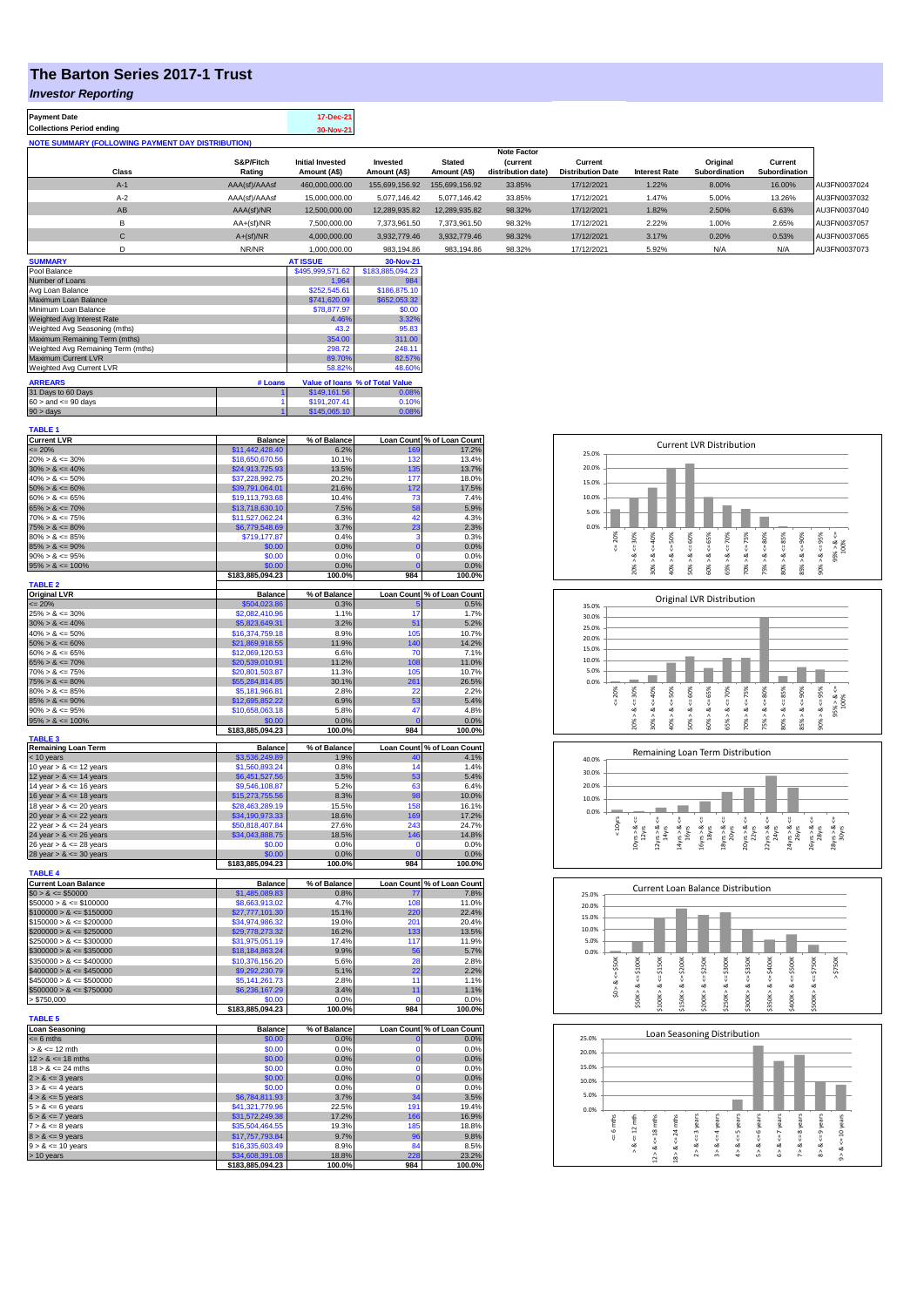# **The Barton Series 2017-1 Trust**

## *Investor Reporting*

| <b>Payment Date</b>                                           |                                     | 17-Dec-21             |                   |                                     |
|---------------------------------------------------------------|-------------------------------------|-----------------------|-------------------|-------------------------------------|
| <b>Collections Period ending</b>                              |                                     | 30-Nov-21             |                   |                                     |
| TABLE <sub>6</sub>                                            |                                     |                       |                   |                                     |
| Postcode Concentration (top 10 by value)                      | <b>Balance</b>                      | % of Balance          | <b>Loan Count</b> | % of Loan Count                     |
| 2650                                                          | \$4,326,636,06                      | 2.4%                  | 26                | 2.6%                                |
| 2905                                                          | \$4,288,640.23                      | 2.3%                  | 18                | 1.8%                                |
| 5108                                                          | \$3,700,880.54                      | 2.0%                  | 26                | 2.6%                                |
| 5109<br>2615                                                  | \$3,497,335.28<br>\$3,309,739.47    | 1.9%<br>1.8%          | 22<br>15          | 2.2%<br>1.5%                        |
| 5118                                                          | \$3.164.749.96                      | 1.7%                  | 17                | 1.7%                                |
| 2602                                                          | \$2,926,832.02                      | 1.6%                  | 14                | 1.4%                                |
| 6208                                                          | \$2,734,559.75                      | 1.5%                  | 11                | 1.1%                                |
| 6210                                                          | \$2,674,761.85                      | 1.5%                  | 18                | 1.8%                                |
| 2617                                                          | \$2,674,691.66                      | 1.5%                  | 12                | 1.2%                                |
| <b>TABLE 7</b>                                                |                                     |                       |                   |                                     |
| <b>Geographic Distribution</b>                                | <b>Balance</b>                      | % of Balance          |                   | Loan Count % of Loan Count          |
| <b>Australian Capital Territory</b>                           | \$32,142,107.37                     | 17.5%                 | 147               | 14.9%                               |
| New South Wales                                               | \$28,801,532.62                     | 15.7%                 | 148               | 15.0%                               |
| Northern Territory                                            | \$688,946.78                        | 0.4%                  | 3                 | 0.3%                                |
| Queensland                                                    | \$5,477,509.30                      | 3.0%                  | 26                | 2.6%                                |
| South Australia                                               | \$76,298,239.71                     | 41.5%                 | 472               | 48.0%                               |
| Tasmania                                                      | \$0.00                              | 0.0%                  | 1                 | 0.1%                                |
| Victoria                                                      | \$4,252,426.85                      | 2.3%                  | 20                | 2.0%                                |
| Western Australia                                             | \$36,224,331.60                     | 19.7%                 | 167               | 17.0%                               |
| TABLE <sub>8</sub>                                            | \$183,885,094.23                    | 100.0%                | 984               | 100.0%                              |
| Metro/Non-Metro/Inner-City                                    | <b>Balance</b>                      | % of Balance          | <b>Loan Count</b> | % of Loan Count                     |
| Metro                                                         | \$145,074,363.56                    | 78.9%                 | 775               | 78.8%                               |
| Non-metro                                                     | \$38,510,702.65                     | 20.9%                 | 208               | 21.1%                               |
| Inner city                                                    | \$300.028.02                        | 0.2%                  | ۴                 | 0.1%                                |
|                                                               | \$183,885,094.23                    | 100.0%                | 984               | 100.0%                              |
| <b>TABLE 9</b>                                                |                                     |                       |                   |                                     |
| <b>Property Type</b><br><b>Residential House</b>              | <b>Balance</b><br>\$168,850,285.30  | % of Balance<br>91.8% | 897               | Loan Count % of Loan Count<br>91.2% |
| <b>Residential Unit</b>                                       | \$13,380,149.65                     | 7.3%                  | 79                | 8.0%                                |
| Rural                                                         | \$0.00                              | 0.0%                  | $\mathbf{0}$      | 0.0%                                |
| Semi-Rural                                                    | \$0.00                              | 0.0%                  | $\mathbf 0$       | 0.0%                                |
| <b>High Density</b>                                           | \$1.654.659.28                      | 0.9%                  |                   | 0.8%                                |
|                                                               | \$183,885,094.23                    | 100.0%                | 984               | 100.0%                              |
| <b>TABLE 10</b>                                               |                                     |                       |                   |                                     |
| <b>Occupancy Type</b>                                         | <b>Balance</b>                      | % of Balance          | <b>Loan Count</b> | % of Loan Count                     |
| Owner Occupied<br>Investment                                  | \$148,564,268.61<br>\$35,320,825.62 | 80.8%<br>19.2%        | 794<br>190        | 80.7%<br>19.3%                      |
|                                                               | \$183,885,094.23                    | 100.0%                | 984               | 100.0%                              |
| TABLE 11                                                      |                                     |                       |                   |                                     |
| <b>Employment Type Distribution</b>                           | <b>Balance</b>                      | % of Balance          |                   | Loan Count % of Loan Count          |
| Contractor                                                    |                                     | 1.4%                  |                   |                                     |
|                                                               | \$2,483,807.65                      |                       | 15                | 1.5%                                |
| Pay-as-you-earn employee (casual)                             | \$7,620,681.28                      | 4.1%                  | 45                | 4.6%                                |
| Pay-as-you-earn employee (full time)                          | \$140,454,266.10                    | 76.4%                 | 30                | 74.2%                               |
| Pay-as-you-earn employee (part time)                          | \$13,602,899.06                     | 7.4%                  | 80                | 8.1%                                |
| Self employed<br>No data                                      | \$8,501,985.34                      | 4.6%<br>6.1%          | 43<br>71          | 4.4%<br>7.2%                        |
|                                                               | \$11,221,454.80                     |                       | $\mathbf{0}$      |                                     |
| <b>Director</b>                                               | \$0.00<br>\$183,885,094.23          | 0.0%<br>100.0%        | 984               | 0.0%<br>100.0%                      |
| <b>TABLE 12</b>                                               |                                     |                       |                   |                                     |
| <b>LMI Provider</b>                                           | <b>Balance</b>                      | % of Balance          | <b>Loan Count</b> | % of Loan Count                     |
| QBE                                                           | \$169,231,368.10                    | 92.0%                 | aos               | 93.8%                               |
| Genworth                                                      | \$14,653,726.13                     | 8.0%                  | 61                | 6.2%                                |
| TABLE <sub>13</sub>                                           | \$183,885,094.23                    | 100.0%                | 984               | 100.0%                              |
| <b>Arrears</b>                                                | <b>Balance</b>                      | % of Balance          | <b>Loan Count</b> | % of Loan Count                     |
| <= 0 days                                                     | \$181,071,935.39                    | 98.5%                 | 969               | 98.5%                               |
| $0 >$ and $\lt = 30$ days                                     | \$2,327,724.77                      | 1.3%                  | 12                | 1.2%                                |
| $30$ > and <= 60 days                                         | \$149,161.56                        | 0.1%                  | 1                 | 0.1%                                |
| $60 >$ and $\leq 90$ days                                     | \$191,207.41                        | 0.1%                  | 1                 | 0.1%                                |
| 90 > days                                                     | \$145,065.10                        | 0.1%                  |                   | 0.1%                                |
|                                                               | \$183,885,094.23                    | 100.0%                | 984               | 100.0%                              |
| <b>TABLE 14</b>                                               |                                     | % of Balance          |                   |                                     |
| <b>Interest Rate Type</b><br>Variable                         | <b>Balance</b><br>\$139,188,007.51  | 75.7%                 | 787               | Loan Count % of Loan Count<br>80.0% |
| Fixed                                                         | \$44,697,086.72                     | 24.3%                 | 197               | 20.0%                               |
|                                                               | \$183,885,094.23                    | 100.0%                | 984               | 100.0%                              |
| <b>TABLE 15</b>                                               |                                     |                       |                   |                                     |
| <b>Weighted Ave Interest Rate</b>                             | <b>Balance</b>                      | <b>Loan Count</b>     |                   |                                     |
| <b>Fixed Interest Rate</b>                                    | 2.77%                               | 197                   |                   |                                     |
|                                                               |                                     |                       |                   |                                     |
| <b>TABLE 16</b><br><b>COVID-19 Impacted Loan</b>              | Impacted (#)                        | Impacted (%)          | Impacted (\$)     |                                     |
|                                                               |                                     | 0.10%                 | \$369,438.11      |                                     |
|                                                               |                                     |                       |                   |                                     |
| TABLE 16<br><b>Enterlosure Claims and Losses (cumulative)</b> | Ralance                             | Loan Count            |                   |                                     |

| Foreclosure, Claims and Losses (cumulative) | <b>Balance</b> | <b>Loan Count</b> |
|---------------------------------------------|----------------|-------------------|
| Properties foreclosed                       | \$73,685,93    |                   |
| Claims submitted to mortgage insurers       | \$70,056.08    |                   |
| Claims paid by mortgage insurers            | \$70,056,08    |                   |
| loss covered by excess spread               | \$3,629.85     |                   |
| Amount charged off                          | \$0.00         |                   |

Please note: Stratified data excludes loans where the collateral has been sold and there is an LMI claim pending.